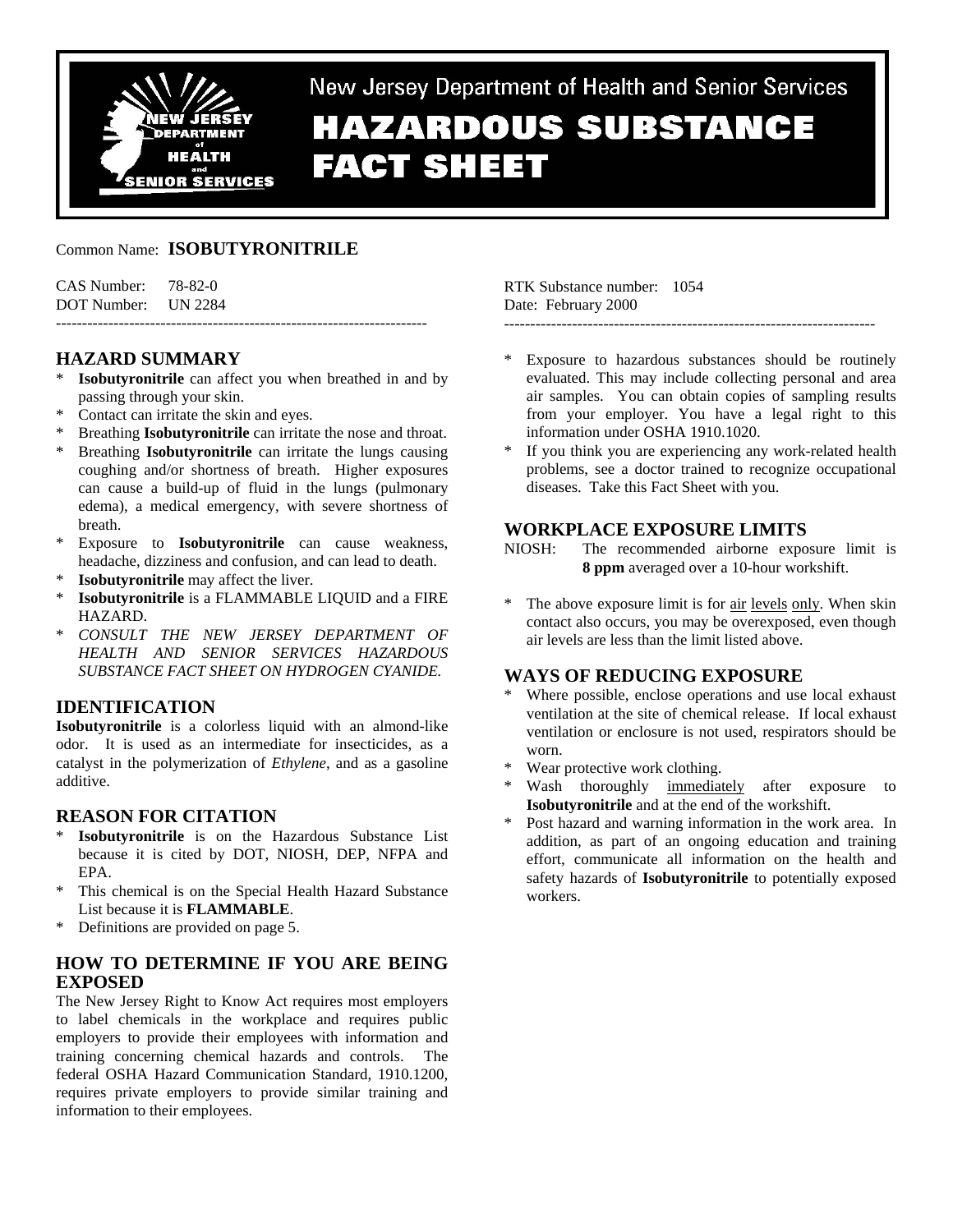# **ISOBUTYRONITRILE** page 2 of 6

This Fact Sheet is a summary source of information of all potential and most severe health hazards that may result from exposure. Duration of exposure, concentration of the substance and other factors will affect your susceptibility to any of the potential effects described below.

-------------------------------------------------------------------------

# **HEALTH HAZARD INFORMATION**

#### **Acute Health Effects**

The following acute (short-term) health effects may occur immediately or shortly after exposure to **Isobutyronitrile**:

- \* Contact can irritate the skin and eyes.
- \* Breathing **Isobutyronitrile** can irritate the nose and throat.
- Breathing **Isobutyronitrile** can irritate the lungs causing coughing and/or shortness of breath. Higher exposures can cause a build-up of fluid in the lungs (pulmonary edema), a medical emergency, with severe shortness of breath.
- \* Exposure to **Isobutyronitrile** can cause weakness, headache, dizziness and confusion, and can lead to death.

## **Chronic Health Effects**

The following chronic (long-term) health effects can occur at some time after exposure to **Isobutyronitrile** and can last for months or years:

## **Cancer Hazard**

According to the information presently available to the New Jersey Department of Health and Senior Services, **Isobutyronitrile** has not been tested for its ability to cause cancer in animals.

#### **Reproductive Hazard**

According to the information presently available to the New Jersey Department of Health and Senior Services, **Isobutyronitrile** has not been tested for its ability to affect reproduction.

## **Other Long-Term Effects**

- **Isobutyronitrile** can irritate the lungs. Repeated exposure may cause bronchitis to develop with cough, phlegm, and/or shortness of breath.
- \* **Isobutyronitrile** may affect the liver.

## **MEDICAL**

#### **Medical Testing**

If symptoms develop or overexposure is suspected, the following are recommended:

- \* Urine thiocyanate levels.
- Consider chest x-ray after acute overexposure.
- \* Liver function tests.

Any evaluation should include a careful history of past and present symptoms with an exam. Medical tests that look for damage already done are not a substitute for controlling exposure.

Request copies of your medical testing. You have a legal right to this information under OSHA 1910.1020.

#### **Mixed Exposures**

- Because smoking can cause heart disease, as well as lung cancer, emphysema, and other respiratory problems, it may worsen respiratory conditions caused by chemical exposure. Even if you have smoked for a long time, stopping now will reduce your risk of developing health problems.
- Because more than light alcohol consumption can cause liver damage, drinking alcohol may increase the liver damage caused by **Isobutyronitrile**.

# **WORKPLACE CONTROLS AND PRACTICES**

Unless a less toxic chemical can be substituted for a hazardous substance, **ENGINEERING CONTROLS** are the most effective way of reducing exposure. The best protection is to enclose operations and/or provide local exhaust ventilation at the site of chemical release. Isolating operations can also reduce exposure. Using respirators or protective equipment is less effective than the controls mentioned above, but is sometimes necessary.

In evaluating the controls present in your workplace, consider: (1) how hazardous the substance is, (2) how much of the substance is released into the workplace and (3) whether harmful skin or eye contact could occur. Special controls should be in place for highly toxic chemicals or when significant skin, eye, or breathing exposures are possible.

In addition, the following controls are recommended:

- \* Where possible, automatically pump liquid **Isobutyronitrile** from drums or other storage containers to process containers.
- \* Before entering a confined space where **Isobutyronitrile** may be present, check to make sure that an explosive concentration does not exist.

Good **WORK PRACTICES** can help to reduce hazardous exposures. The following work practices are recommended:

- Workers whose clothing has been contaminated by **Isobutyronitrile** should change into clean clothing promptly.
- \* Contaminated work clothes should be laundered by individuals who have been informed of the hazards of exposure to **Isobutyronitrile**.
- Eye wash fountains should be provided in the immediate work area for emergency use.
- If there is the possibility of skin exposure, emergency shower facilities should be provided.
- \* On skin contact with **Isobutyronitrile**, immediately wash or shower to remove the chemical. At the end of the workshift, wash any areas of the body that may have contacted **Isobutyronitrile**, whether or not known skin contact has occurred.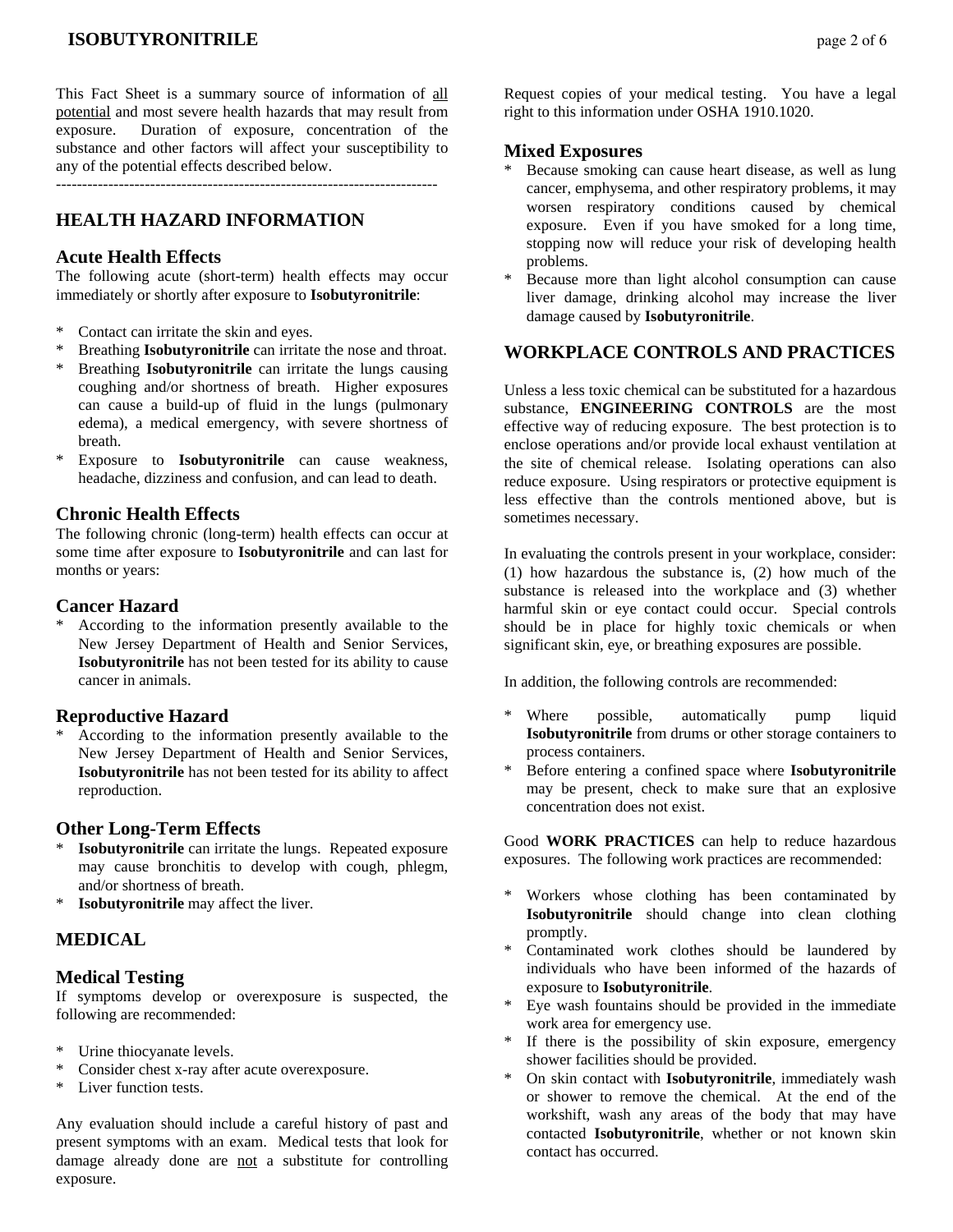# **ISOBUTYRONITRILE** page 3 of 6

Do not eat, smoke, or drink where **Isobutyronitrile** is handled, processed, or stored, since the chemical can be swallowed. Wash hands carefully before eating, drinking, smoking, or using the toilet.

# **PERSONAL PROTECTIVE EQUIPMENT**

WORKPLACE CONTROLS ARE BETTER THAN PERSONAL PROTECTIVE EQUIPMENT. However, for some jobs (such as outside work, confined space entry, jobs done only once in a while, or jobs done while workplace controls are being installed), personal protective equipment may be appropriate.

OSHA 1910.132 requires employers to determine the appropriate personal protective equipment for each hazard and to train employees on how and when to use protective equipment.

The following recommendations are only guidelines and may not apply to every situation.

## **Clothing**

- \* Avoid skin contact with **Isobutyronitrile**. Wear solventresistant gloves and clothing. Safety equipment suppliers/ manufacturers can provide recommendations on the most protective glove/clothing material for your operation.
- All protective clothing (suits, gloves, footwear, headgear) should be clean, available each day, and put on before work.

#### **Eye Protection**

- Wear indirect-vent, impact and splash resistant goggles when working with liquids.
- Wear a face shield along with goggles when working with corrosive, highly irritating or toxic substances.

## **Respiratory Protection**

#### **IMPROPER USE OF RESPIRATORS IS DANGEROUS.**

Such equipment should only be used if the employer has a written program that takes into account workplace conditions, requirements for worker training, respirator fit testing and medical exams, as described in OSHA 1910.134.

- \* Where the potential exists for exposure over **8 ppm**, use a MSHA/NIOSH approved full facepiece respirator with an organic vapor cartridge. Increased protection is obtained from full facepiece powered-air purifying respirators.
- \* If while wearing a filter or cartridge respirator you can smell, taste, or otherwise detect **Isobutyronitrile**, or if while wearing particulate filters abnormal resistance to breathing is experienced, or eye irritation occurs while wearing a full facepiece respirator, leave the area immediately. Check to make sure the respirator-to-face seal is still good. If it is, replace the filter or cartridge. If the seal is no longer good, you may need a new respirator.
- Be sure to consider all potential exposures in your workplace. You may need a combination of filters, prefilters or cartridges to protect against different forms of a chemical (such as vapor and mist) or against a mixture of chemicals.
- Where the potential for high exposure exists, use a MSHA/NIOSH approved supplied-air respirator with a full facepiece operated in a pressure-demand or other positivepressure mode. For increased protection use in combination with an auxiliary self-contained breathing apparatus operated in a pressure-demand or other positivepressure mode.

# **HANDLING AND STORAGE**

- \* Prior to working with **Isobutyronitrile** you should be trained on its proper handling and storage.
- \* **Isobutyronitrile** is not compatible with OXIDIZING AGENTS (such as PERCHLORATES, PEROXIDES, PERMANGANATES, CHLORATES, NITRATES, CHLORINE, BROMINE and FLUORINE); STRONG ACIDS (such as HYDROCHLORIC, SULFURIC and NITRIC); STRONG BASES (such as SODIUM HYDROXIDE and POTASSIUM HYDROXIDE); and REDUCING AGENTS.
- Sources of ignition, such as smoking and open flames, are prohibited where **Isobutyronitrile** is used, handled, or stored.
- Store in tightly closed containers in a cool, well-ventilated area.
- Metal containers involving the transfer of **Isobutyronitrile** should be grounded and bonded.
- Use only non-sparking tools and equipment, especially when opening and closing containers of **Isobutyronitrile**.

# **QUESTIONS AND ANSWERS**

- Q: If I have acute health effects, will I later get chronic health effects?
- A: Not always. Most chronic (long-term) effects result from repeated exposures to a chemical.
- Q: Can I get long-term effects without ever having shortterm effects?
- A: Yes, because long-term effects can occur from repeated exposures to a chemical at levels not high enough to make you immediately sick.
- Q: What are my chances of getting sick when I have been exposed to chemicals?
- A: The likelihood of becoming sick from chemicals is increased as the amount of exposure increases. This is determined by the length of time and the amount of material to which someone is exposed.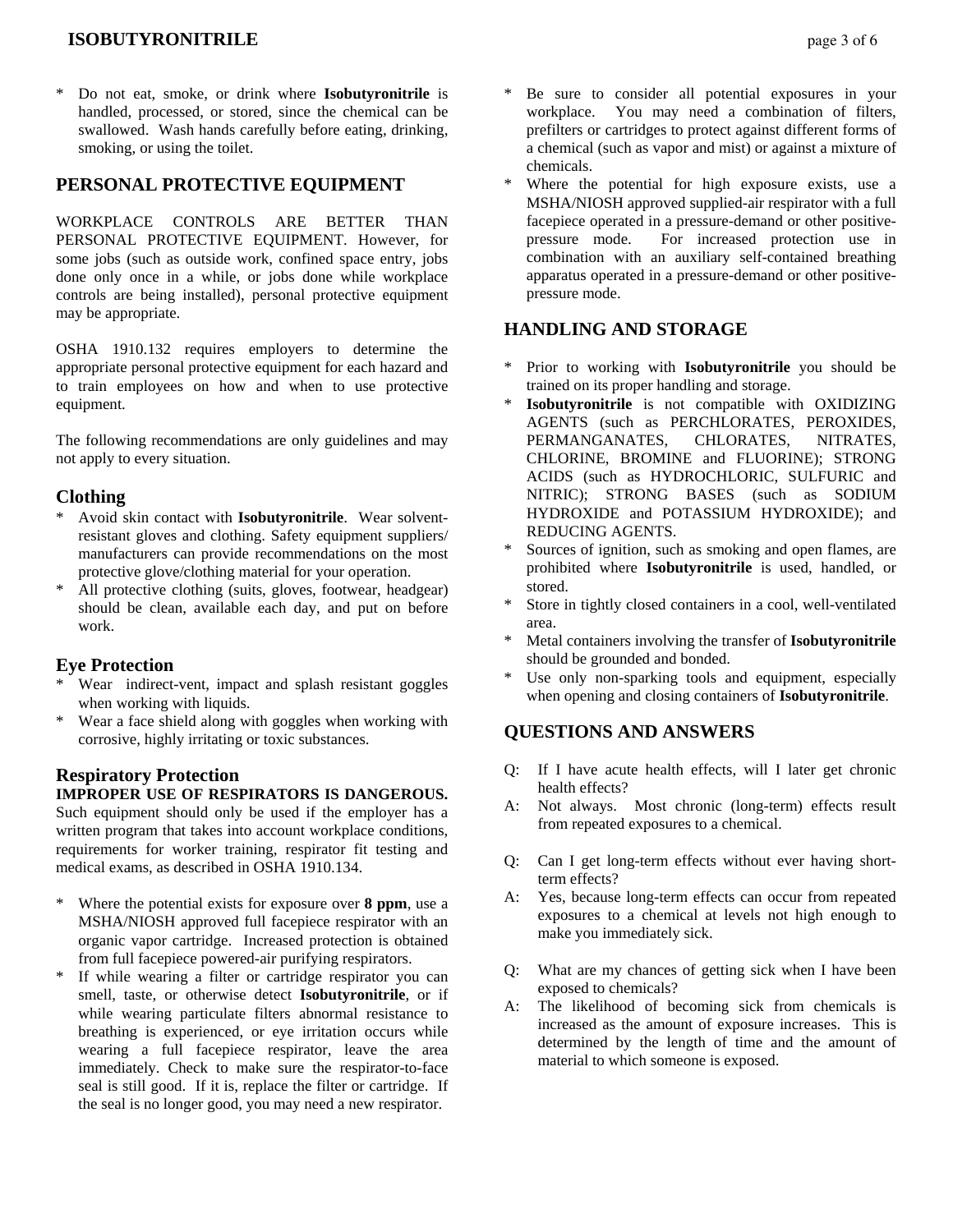- Q: When are higher exposures more likely?
- A: Conditions which increase risk of exposure include physical and mechanical processes (heating, pouring, spraying, spills and evaporation from large surface areas such as open containers), and "confined space" exposures (working inside vats, reactors, boilers, small rooms, etc.).
- Q: Is the risk of getting sick higher for workers than for community residents?
- A: Yes. Exposures in the community, except possibly in cases of fires or spills, are usually much lower than those found in the workplace. However, people in the community may be exposed to contaminated water as well as to chemicals in the air over long periods. This may be a problem for children or people who are already ill.

------------------------------------------------------------------------ The following information is available from:

 New Jersey Department of Health and Senior Services Occupational Health Service PO Box 360 Trenton, NJ 08625-0360 (609) 984-1863 (609) 292-5677 (fax)

Web address: http://www.state.nj.us/health/eoh/odisweb/

#### **Industrial Hygiene Information**

Industrial hygienists are available to answer your questions regarding the control of chemical exposures using exhaust ventilation, special work practices, good housekeeping, good hygiene practices, and personal protective equipment including respirators. In addition, they can help to interpret the results of industrial hygiene survey data.

#### **Medical Evaluation**

If you think you are becoming sick because of exposure to chemicals at your workplace, you may call personnel at the Department of Health and Senior Services, Occupational Health Service, who can help you find the information you need.

#### **Public Presentations**

Presentations and educational programs on occupational health or the Right to Know Act can be organized for labor unions, trade associations and other groups.

#### **Right to Know Information Resources**

The Right to Know Infoline (609) 984-2202 can answer questions about the identity and potential health effects of chemicals, list of educational materials in occupational health, references used to prepare the Fact Sheets, preparation of the Right to Know Survey, education and training programs, labeling requirements, and general information regarding the Right to Know Act. Violations of the law should be reported to (609) 984-2202.

------------------------------------------------------------------------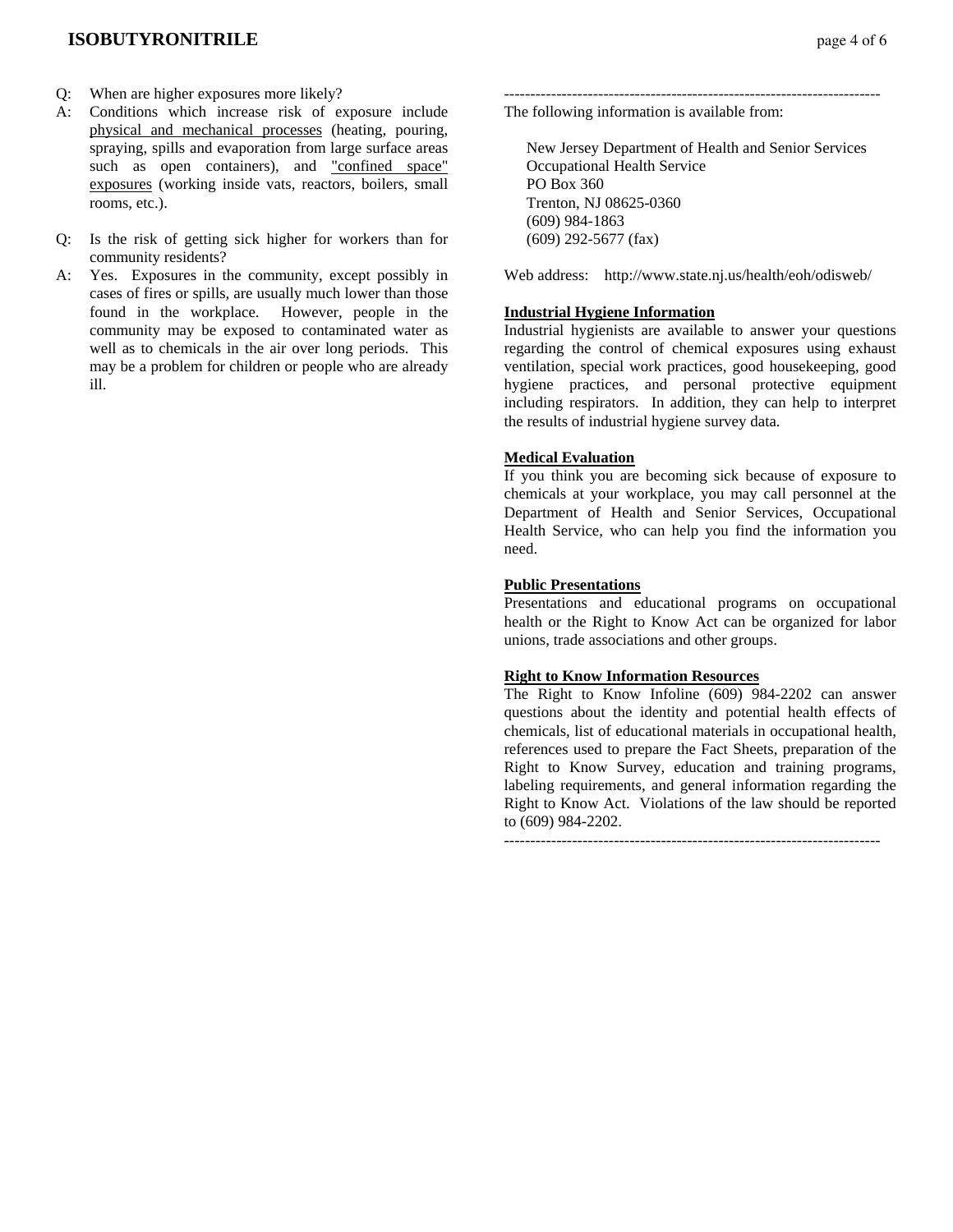## **ISOBUTYRONITRILE** page 5 of 6

## **DEFINITIONS**

**ACGIH** is the American Conference of Governmental Industrial Hygienists. It recommends upper limits (called TLVs) for exposure to workplace chemicals.

A **carcinogen** is a substance that causes cancer.

The **CAS number** is assigned by the Chemical Abstracts Service to identify a specific chemical.

A **combustible** substance is a solid, liquid or gas that will burn.

A **corrosive** substance is a gas, liquid or solid that causes irreversible damage to human tissue or containers.

**DEP** is the New Jersey Department of Environmental Protection.

**DOT** is the Department of Transportation, the federal agency that regulates the transportation of chemicals.

**EPA** is the Environmental Protection Agency, the federal agency responsible for regulating environmental hazards.

A **fetus** is an unborn human or animal.

A **flammable** substance is a solid, liquid, vapor or gas that will ignite easily and burn rapidly.

The **flash point** is the temperature at which a liquid or solid gives off vapor that can form a flammable mixture with air.

**HHAG** is the Human Health Assessment Group of the federal EPA.

**IARC** is the International Agency for Research on Cancer, a scientific group that classifies chemicals according to their cancer-causing potential.

A **miscible** substance is a liquid or gas that will evenly dissolve in another.

**mg/m3** means milligrams of a chemical in a cubic meter of air. It is a measure of concentration (weight/volume).

**MSHA** is the Mine Safety and Health Administration, the federal agency that regulates mining. It also evaluates and approves respirators.

A **mutagen** is a substance that causes mutations. A **mutation** is a change in the genetic material in a body cell. Mutations can lead to birth defects, miscarriages, or cancer.

**NAERG** is the North American Emergency Response Guidebook. It was jointly developed by Transport Canada, the United States Department of Transportation and the Secretariat of Communications and Transportation of Mexico. It is a guide for first responders to quickly identify the specific or generic hazards of material involved in a transportation incident, and to protect themselves and the general public during the initial response phase of the incident.

**NCI** is the National Cancer Institute, a federal agency that determines the cancer-causing potential of chemicals.

**NFPA** is the National Fire Protection Association. It classifies substances according to their fire and explosion hazard.

**NIOSH** is the National Institute for Occupational Safety and Health. It tests equipment, evaluates and approves respirators, conducts studies of workplace hazards, and proposes standards to OSHA.

**NTP** is the National Toxicology Program which tests chemicals and reviews evidence for cancer.

**OSHA** is the Occupational Safety and Health Administration, which adopts and enforces health and safety standards.

**PEOSHA** is the Public Employees Occupational Safety and Health Act, a state law which sets PELs for New Jersey public employees.

**ppm** means parts of a substance per million parts of air. It is a measure of concentration by volume in air.

A **reactive** substance is a solid, liquid or gas that releases energy under certain conditions.

A **teratogen** is a substance that causes birth defects by damaging the fetus.

**TLV** is the Threshold Limit Value, the workplace exposure limit recommended by ACGIH.

The **vapor pressure** is a measure of how readily a liquid or a solid mixes with air at its surface. A higher vapor pressure indicates a higher concentration of the substance in air and therefore increases the likelihood of breathing it in.